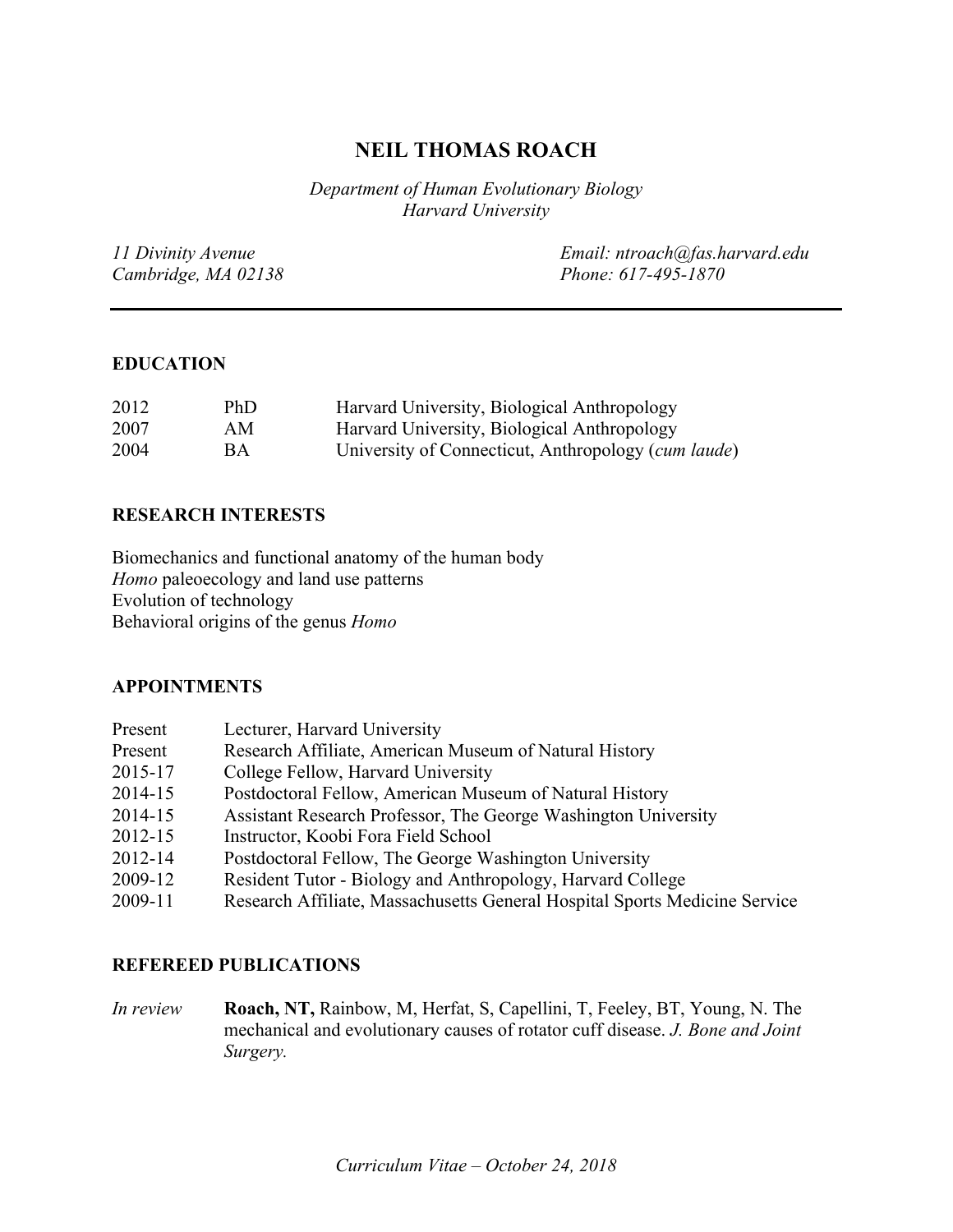| 15. | Roach, NT, Hatala, KG, Ostrofsky, KO, Villmoare, B, Reeves, JS, Du, A, Braun,<br>DR, Harris, JWK, Behrensmeyer, AK, Richmond, BG. In press. Pleistocene<br>animal communities at a 1.5 million-year-old lake margin grassland and their<br>relationship to Homo erectus paleoecology. J. Human Evolution.                                                                         |
|-----|-----------------------------------------------------------------------------------------------------------------------------------------------------------------------------------------------------------------------------------------------------------------------------------------------------------------------------------------------------------------------------------|
| 14. | Hatala, KG, Roach, NT, Ostrofsky, KO, Wunderlich, RE, Dingwall, HL,<br>Villmoare, BA, Green, DJ, Braun, DR, Harris, JWK, Behrensmeyer AK,<br>Richmond, BG. Accepted. Hominin tracks and trackway assemblages from Okote<br>Member deposits near Ileret, Kenya and their implications for understanding<br>fossil hominin paleobiology at 1.5 Ma. J. Human Evolution. 112. 93-104. |
| 13. | Hatala, KG, Roach, NT, Ostrofsky, KO, Wunderlich, RE, Dingwall, HL,<br>Villmoare, BA, Green, DJ, Harris, JWK, Braun, DR, Richmond, BG. 2016.<br>Footprints reveal direct evidence of group behavior and locomotion in Homo<br>erectus. Sci Rep. 6(28766). doi/10.1038/28766                                                                                                       |
| 12. | Roach, NT, Hatala, KG, Ostrofsky, KO, Villmoare, B, Reeves, JS, Du, A, Braun,<br>DR, Harris, JWK, Behrensmeyer, AK, Richmond, BG. 2016. Pleistocene<br>footprints show intensive use of lake margin habitats by <i>Homo erectus</i> groups. Sci<br>Rep. 6(26374). doi/10.1038/26374                                                                                               |
| 11. | Tocheri, MW, Dommain, R, McFarlin, SC, Burnett, SE, Case, TD, Orr, CM,<br>Roach, NT, Villmoare, BA, Eriksen, AB, Kalthoff, DC, Senck, S, Assefa, Z,<br>Groves, CP, Jungers, WL. 2016. The evolutionary origins and population history<br>of the Grauer gorilla. Yearb Phys Anthropol. 159. S4-S18                                                                                 |
| 10. | Young, NM, Capellini, TD, Roach, NT, Alemseged, Z. 2015. Fossil hominin<br>shoulders support an African ape-like last common ancestor of humans and<br>chimpanzees. Proc Natl Acad Sci. 112(38). 11829-11834                                                                                                                                                                      |
| 9.  | Roach, NT, Richmond, BG. 2015. Humeral torsion does not dictate shoulder<br>position, but does influence throwing speed. J. Human Evolution. 85. 206-211                                                                                                                                                                                                                          |
| 8.  | Roach, NT, Richmond, BG. 2015. Clavicle length, throwing performance and the<br>reconstruction of the <i>Homo erectus</i> shoulder. <i>J. Human Evolution</i> . 80. 107-113                                                                                                                                                                                                       |
| 7.  | Roach, NT, Lieberman, DE. 2014. Upper body contributions to power generation<br>during rapid, overhand throwing in humans. J. Experimental Biology. 217. 2139-<br>2149                                                                                                                                                                                                            |
| 6.  | Roach, NT, Venkadesan, M, Rainbow, MJ, Lieberman, DE. 2013. Elastic energy<br>storage in the shoulder and the evolution of high-speed throwing in <i>Homo</i> .<br>Nature. 498. 483-486                                                                                                                                                                                           |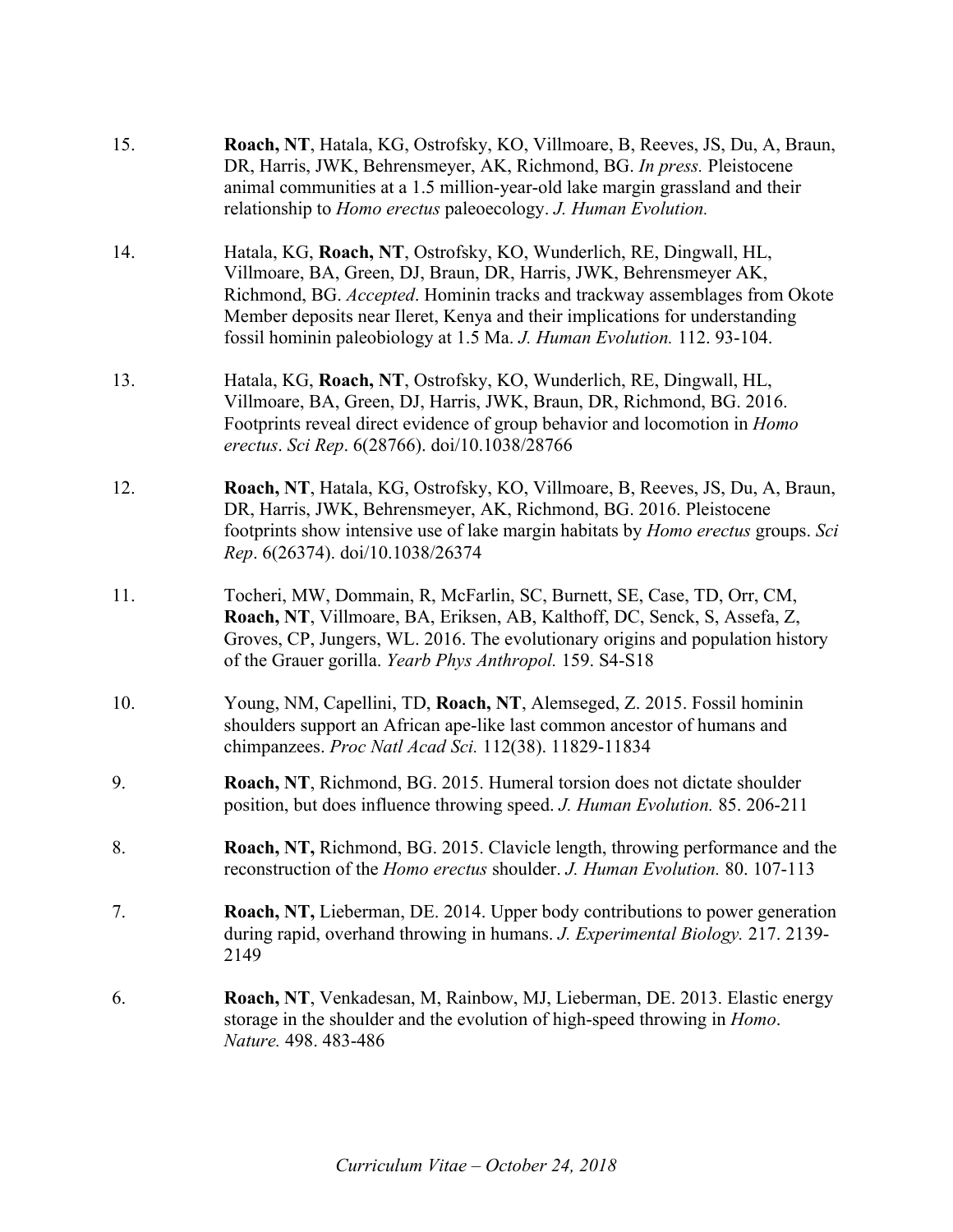- 5. **Roach, NT**, Lieberman, DE, Gill IV, TJ, Palmer, WE, Gill III, TJ. 2012. The effect of humeral torsion on rotational range of motion in the shoulder and throwing performance. *J. Anatomy*. 220. 293-301
- 4. Tryon, C, **Roach, NT**, Logan, A. 2008. The Middle Stone Age of the northern Kenyan Rift: age and context of new archaeological sites from the Kapedo Tuffs. *J Human Evolution*. 55. 652-664

### **EDITED COMMENTARY**

- 3. Young, NM, Capellini, TD, **Roach, NT**, Alemseged, Z. 2016. Reply: A new direction for reconstructing our last common ancestor with chimpanzees. *Proc Natl Acad Sci.* doi/10.1073/pnas.1525673113
- 2. Young, NM, Capellini, TD, **Roach, NT**, Alemseged, Z. 2015. Reply: Woranso-Mille is consistent with an australopithecine shoulder intermediate between African apes and *Homo. Proc Natl Acad Sci.* doi:10.1073/pnas.1521824112

### **BOOK CHAPTERS**

1. Richmond, BG, **Roach, NT**, Ostrofsky, K. 2016. Evolution of the Early Hominin Hand. In: *The Evolution of the Primate Hand: Perspectives from Anatomical, Developmental, Functional and Paleontological Evidence.* Ed: Kivell, TL, Lemelin, P, Richmond, BG, Schmitt, D. 515-543

## **DOCTORAL THESIS**

2012 The biomechanics and evolution of high-speed throwing. Harvard University. (Committee: D. Lieberman, A. Biewener, R. Wrangham, L. Mahadevan, S. Larson, T. Gill)

### **RESEARCH SUPPORT**

| Current | The developmental genetic basis for evolutionary variation in hominin shoulder<br>shape; National Science Foundation (BCS \$114,661; role: co-PI)                                                                        |
|---------|--------------------------------------------------------------------------------------------------------------------------------------------------------------------------------------------------------------------------|
| Current | Excavation and analyses of 1.5 Ma land surfaces at Nariokotome, Kenya:<br>Implications for intra-basin variation in behavior and ecology of Turkana Basin<br><i>hominins</i> ; Leakey Foundation (\$20,361; role: co-PI) |
| 2012    | Eliot Dissertation Fellowship, Harvard University (\$25,000)                                                                                                                                                             |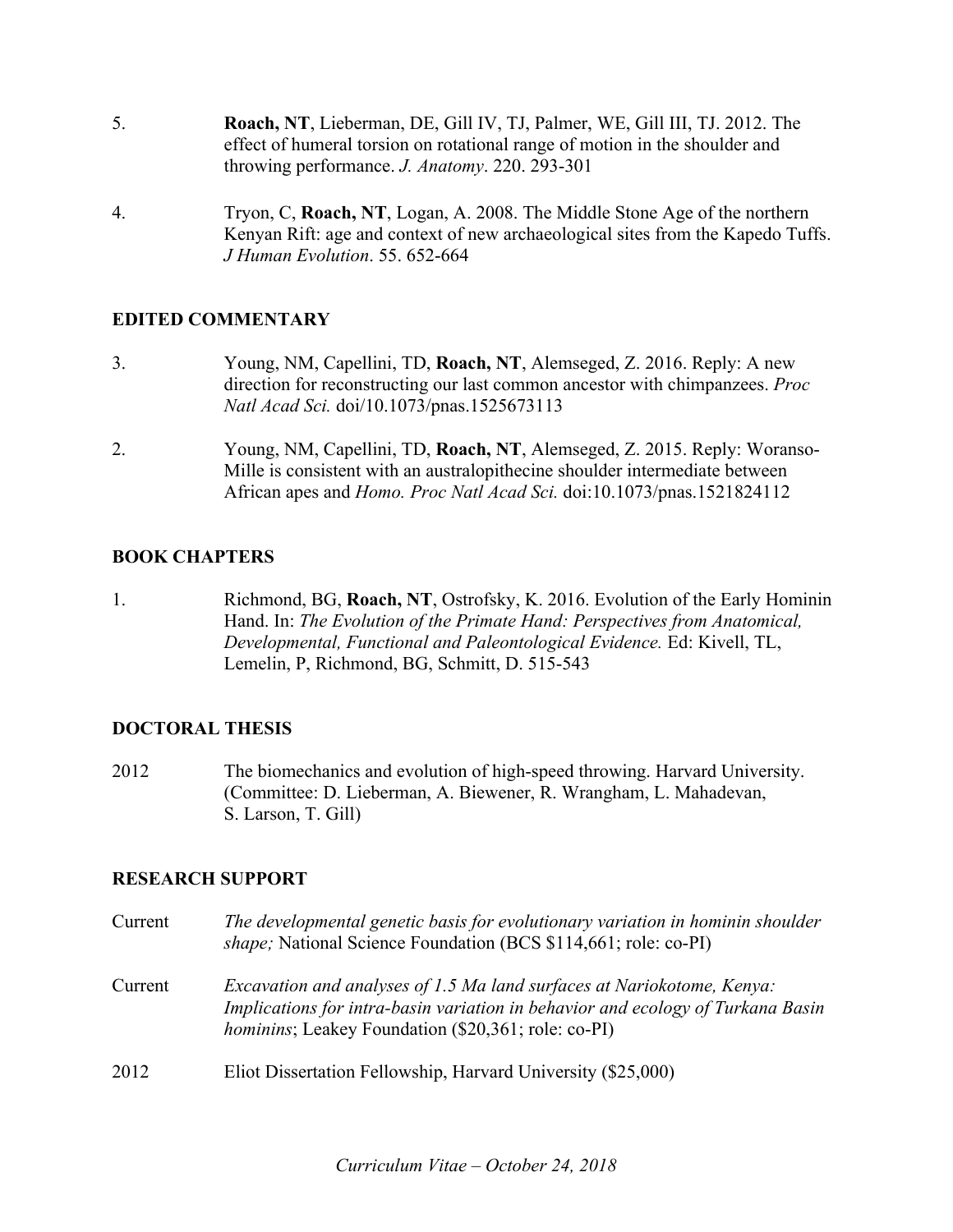| 2011 | Cora du Bois Dissertation Fellowship, Cora du Bois Charitable Trust<br>$(\$4,000)$               |
|------|--------------------------------------------------------------------------------------------------|
| 2010 | Doctoral Dissertation Improvement Grant (BCS 0961943),<br>National Science Foundation (\$17,485) |
| 2009 | Merit Fellowship, Harvard University (\$13,000)                                                  |
| 2006 | Biomechanics Fellowship (DGE 0221682), National Science Foundation<br>$(\$42,000)$               |
| 2006 | Field Research Grant, American School for Prehistoric Research (\$5,400)                         |

# **CURRENT & FORTHCOMING GRANT APPLICATIONS**

| 1/2019 | Stick digging and the evolution of the austalopith forelimb – NSF:BCS (role: PI)                                                                                                                                                         |
|--------|------------------------------------------------------------------------------------------------------------------------------------------------------------------------------------------------------------------------------------------|
| 7/2019 | Community structure and animal land use patterns in the Etosha seasonal<br>floodplain ecosystem: Implications for understanding hominin land use and<br>ichnofossils – National Geographic (role co-PI: with K. Hatala, A. Behrensmeyer) |

# **FIELDWORK**

| Present | Hominin land use and faunal community structure at Nariokotome, West Turkana,<br>Kenya (with A. Behrensmeyer & K. Hatala)   |
|---------|-----------------------------------------------------------------------------------------------------------------------------|
| 2013-15 | Hominin footprints, fossils, and their context in the early Pleistocene of Koobi<br>Fora, Kenya (with D. Braun & K. Hatala) |
| 2013-14 | Throwing performance and upper body anatomy in the Daasanach people, Ileret,<br>Kenya                                       |
| 2008    | Paleoenvironmental comparison of hominin and fossil chimpanzee localities,<br>Baringo, Kenya (with S. McBrearty)            |
| 2007    | Geological of the Turkana Basin, Kenya (with F. Brown)                                                                      |
| 2006    | Archaeological survey of Middle Stone Age deposits, Olorgesailie, Kenya<br>(with C. Tryon $\&$ R. Potts)                    |
| 2006    | Survey and material sourcing of Middle Stone Age lithics, Silali, Kenya<br>(with C. Tryon)                                  |
| 2005    | Archaeology of contact interval Mashantucket Pequot, CT, USA<br>(with K. McBride)                                           |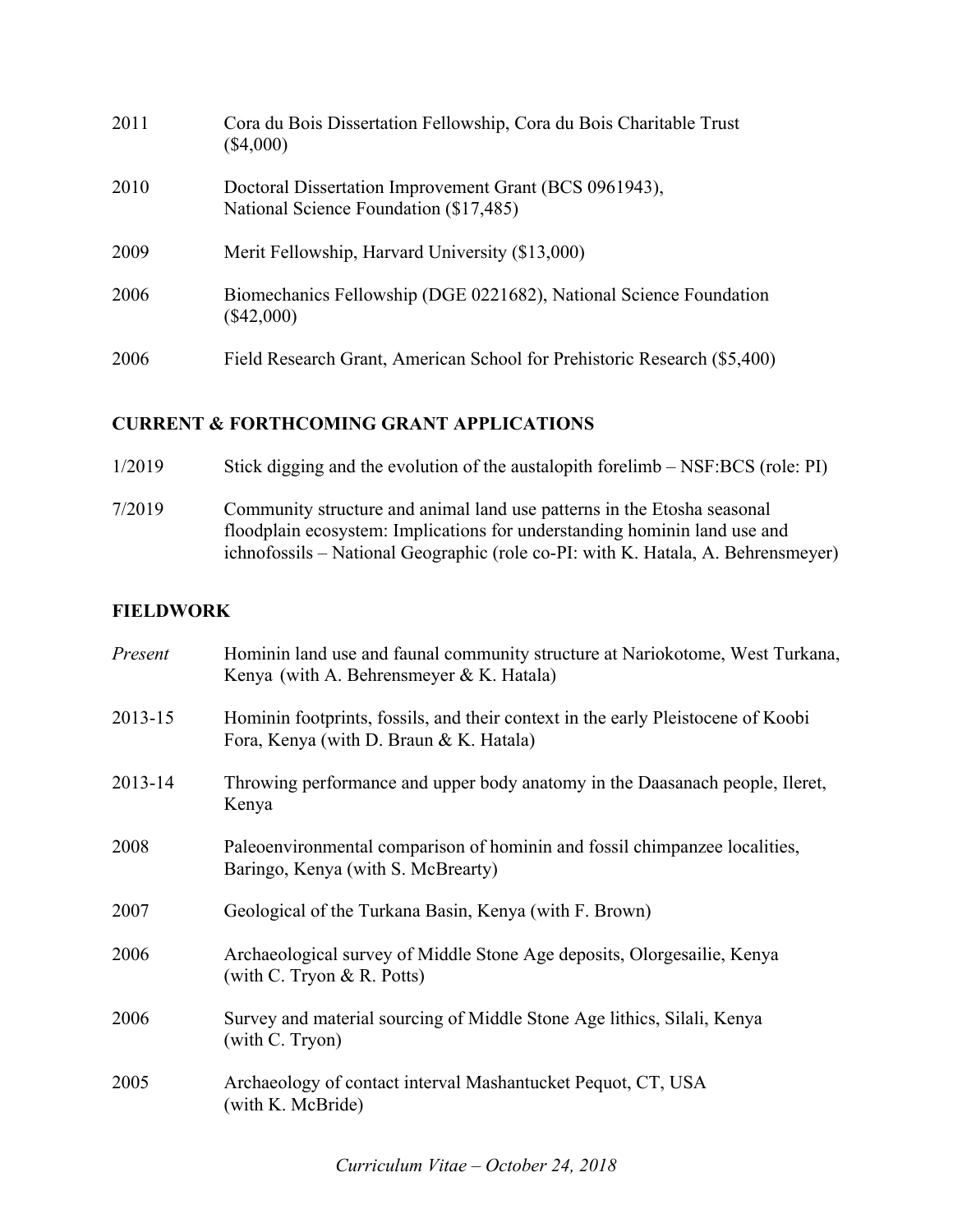| 2005          | Bioarchaeology of Metacomet's War Pequot prison camp, CT, USA (with K.<br>McBride)                              |
|---------------|-----------------------------------------------------------------------------------------------------------------|
| 2002          | Landscape approach to Middle Stone Age archaeology, Baringo, Kenya<br>(with S. McBrearty)                       |
| 2000          | Volcanology of the Campi Flegrei, Naples, Italy (with J. Block)                                                 |
| <b>AWARDS</b> |                                                                                                                 |
| 2017          | Certificate in Teaching Excellence, Harvard University,<br>Course: Building the Human Body                      |
| 2017          | Certificate in Teaching Excellence, Harvard University,<br><b>Course: Human Evolutionary Anatomy</b>            |
| 2016          | Certificate in Teaching Excellence, Harvard University,<br>Course: Human Evolution through Developmental Change |
| 2016          | Certificate in Teaching Excellence, Harvard University,<br>Course: Human Evolutionary Anatomy                   |
| 2015          | Certificate in Teaching Excellence, Harvard University,<br>Course: Human Evolution through Developmental Change |
| 2012          | Aleš Hrdlička Prize for Outstanding Student Paper,<br>American Association of Physical Anthropologists          |
| 2012          | Anatomy in Anthropology Student Prize, American Association of Anatomists                                       |
| 2011          | Derek C. Bok Excellence in Teaching Award (nominee), Harvard University                                         |
| 2010          | Distinction in Teaching Award, Harvard University,<br>Course: Evolutionary Human Physiology and Anatomy         |
| 2010          | Distinction in Teaching Award, Harvard University,<br>Course: Human Evolution and the Human Body                |
| 2009          | Distinction in Teaching Award, Harvard University,<br>Course: Evolutionary Human Physiology and Anatomy         |
| 2008          | Distinction in Teaching Award, Harvard University, Course: Human Evolution                                      |
| 2007          | Graduate Research Fellowship (honorable mention), National Science Foundation                                   |
|               |                                                                                                                 |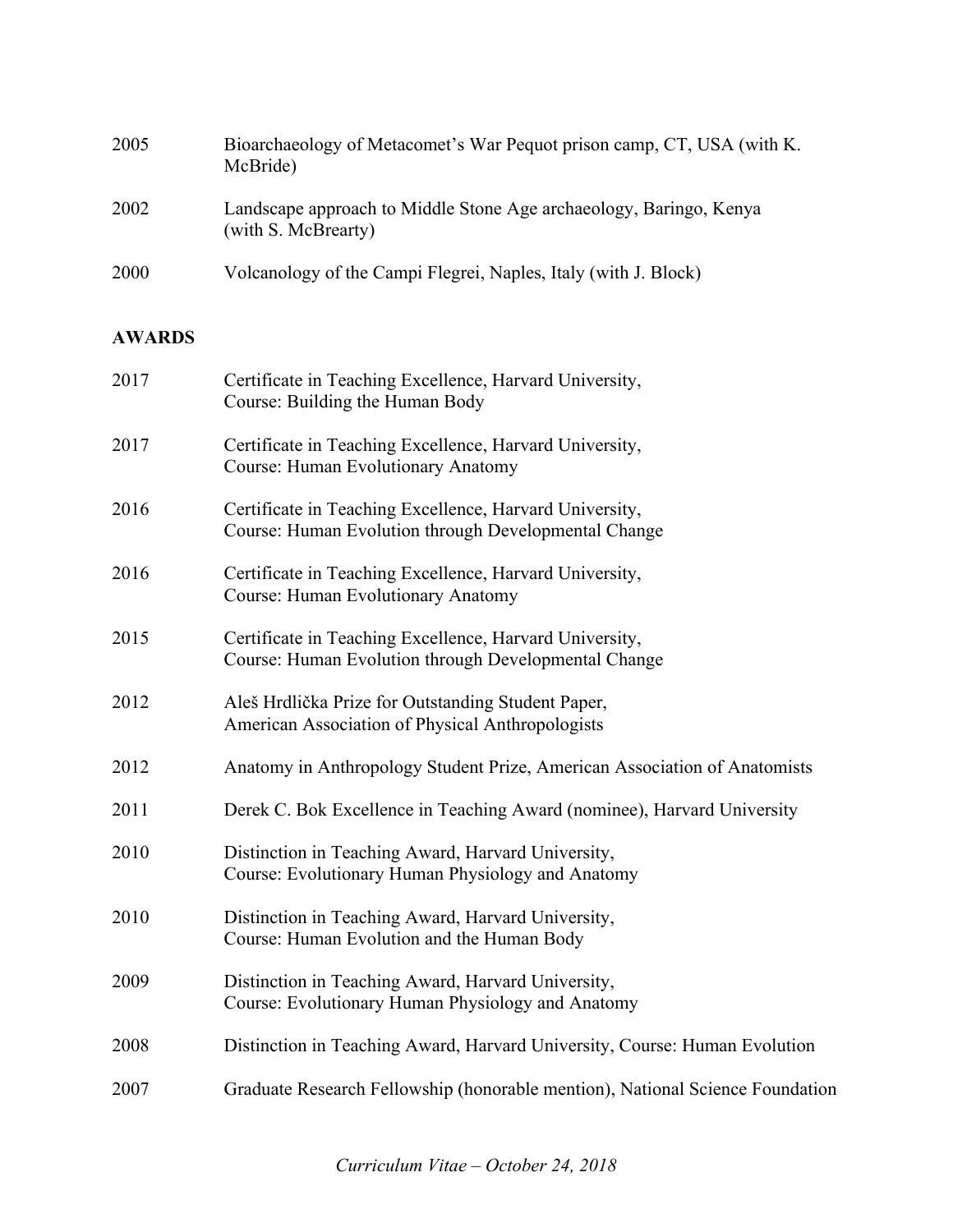| 2005 | Tribal Commendation, Mashantucket Pequot Tribal Nation           |
|------|------------------------------------------------------------------|
| 2004 | Student Body President (elected), University of Connecticut      |
| 2003 | President (elected), Connecticut Federation of College Democrats |

## **INVITED TALKS**

| 2018 | Technology and the origins of the genus <i>Homo</i> . American Museum of Natural<br><b>History</b>                                                         |
|------|------------------------------------------------------------------------------------------------------------------------------------------------------------|
| 2017 | Teasing apart the behavioral origins of the genus <i>Homo</i> . Yale University                                                                            |
| 2017 | The paleoecology of <i>Homo</i> . Yale University                                                                                                          |
| 2016 | Behavioral origins of the genus <i>Homo</i> . University of Albany                                                                                         |
| 2015 | Behavioral origins of the genus <i>Homo</i> . University of Toronto                                                                                        |
| 2014 | Evolved to pitch: How throwing changed human evolution. University of<br>Pittsburgh                                                                        |
| 2014 | Evolved to throw: How the shoulder changed human evolution. FORE Current<br>Solutions in Shoulder and Elbow Surgery annual meeting. <b>Keynote address</b> |
| 2013 | Evolved to pitch: How throwing changed human evolution. Chatham University                                                                                 |
| 2013 | The biomechanics and evolution of high-speed throwing.<br>Smithsonian - National Museum of Natural History                                                 |
| 2010 | The effects of forelimb anatomy on throwing performance: a biomechanical<br>analysis. Yale University                                                      |
| 2008 | The Evolution of Throwing. University of Connecticut                                                                                                       |

# **PUBLISHED CONFERENCE ABSTRACTS**

- 2018 **Roach, NT**. Stick digging and the evolution of the australopith forelimb. Am J Phys Anthrop. S66: 227. *Podium.*
- 2018 Young, M, Birkenstock, L, Young, N, **Roach, NT**, Capellini, T. The developmental genetics of the human scapula. Am J Phys Anthrop. S66: 308. *Podium.*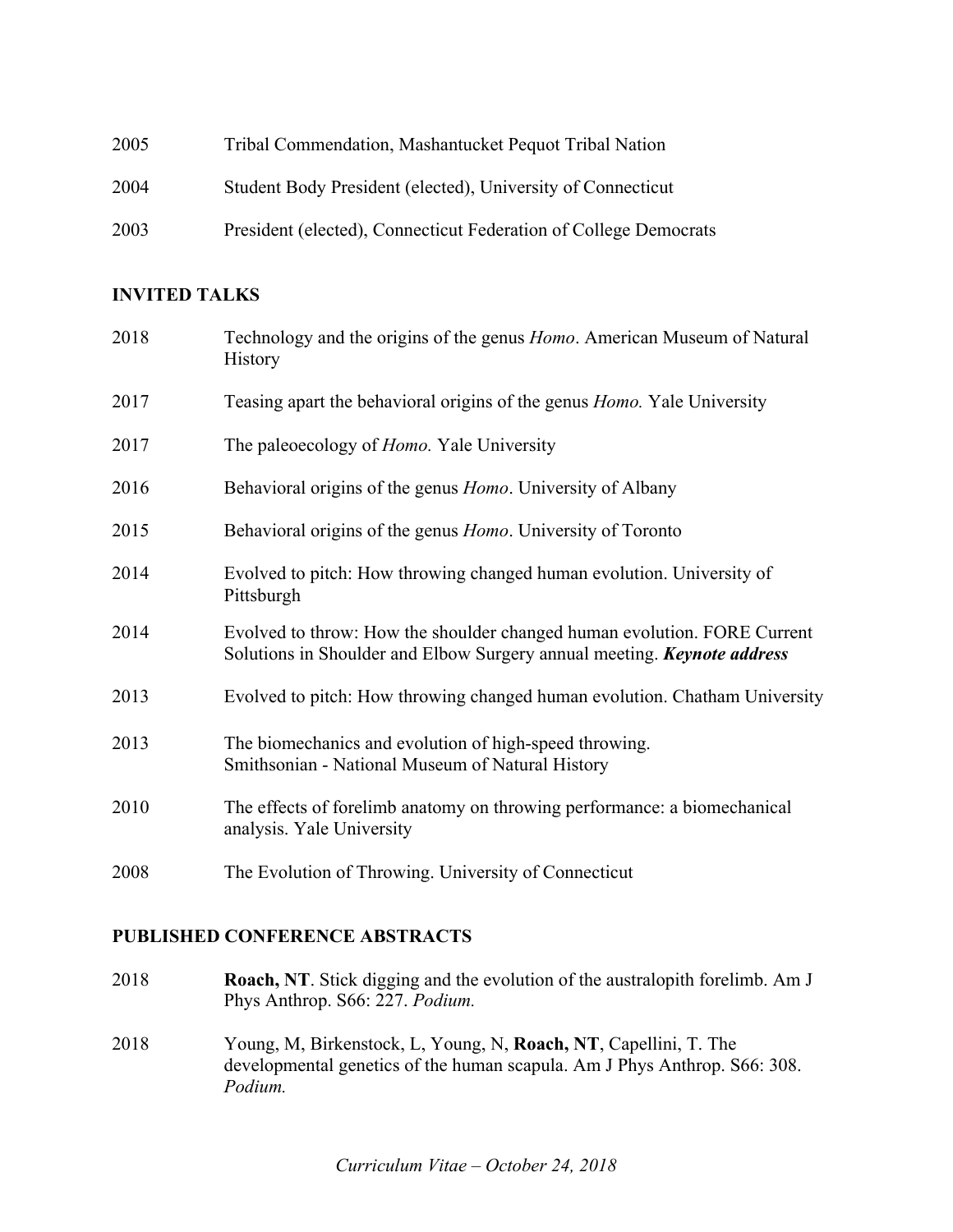| 2018 | Lee, EC, Clouthier, A, Bicknell, R, Bey, MJ, Roach, NT, Young, NM, Rainbow,<br>MJ. In silico modeling of glenohumeral joint variation in biomechanical function<br>and stability. Am J Phys Anthrop. S66: 155. Podium.                                                               |
|------|--------------------------------------------------------------------------------------------------------------------------------------------------------------------------------------------------------------------------------------------------------------------------------------|
| 2017 | Lee, ECS, Roach, NT, Clouthier, A, Bicknell, R. Bey, MJ, Young, NM,<br>Rainbow, MJ. The effects of cranial orientation on shoulder biomechanics.<br>Orthop Res Soc.                                                                                                                  |
| 2017 | Young, NM, Roach, NT, Herfat, S, Rainbow, MJ, Marmor, M, Feeley, B, Baum,<br>T, Bey, M. Anatomical determinants of dysfunction inform the evolution of the<br>human shoulder. Am J Phys Anthrop S64: 418. Poster.                                                                    |
| 2017 | Herfat, S, Roach, NT, S, Rainbow, MJ, Baum, T, Bey, M, Marmor, M, Feeley, B,<br>Young, NM. Anatomical shape of the shoulder as a predictor of rotator cuff<br>injury. Ortho Res Soc. 339. Podium                                                                                     |
| 2016 | Roach, NT, Hatala, KG, Ostrofsky, KO, Villmoare, B, Reeves, JS, Du, A, Braun,<br>DR, Harris, JWK, Behrensmeyer, AK, Richmond, BG. Homo erectus<br>paleoecology and behavior based on 1.5 million year old footprints from<br>northwestern Kenya. Am J Phys Anthrop S62: 270. Podium. |
| 2016 | Behrensmeyer, AK, Du, A, Villaseñor, A, Patterson, D, Richmond, BG, Hatala,<br>KG, Roach, NT. Hominins in context – Paleogeography and ecology of the<br>Okote Member, Koobi Fora Formation, East Turkana. Paleoanthropology: A3.<br>Podium.                                         |
| 2016 | Behrensmeyer, AK, Du, A, Villaseñor, A, Patterson, D, Richmond, BG, Hatala,<br>KG, Roach, NT. Evidence for shifting base levels and climatic vs. tectonic<br>controls on the fossil record of the Okote Member, Koobi Fora Formation, East<br>Turkana. GSA Abstracts 47(7): 288.     |
| 2015 | Roach, NT, Hatala, KG, Ostrofsky, K, Reeves, J, Behrensmeyer, AK, Richmond,<br>BG. Hominin paleoecology and land use based on 1.5 Ma footprint surfaces at<br>Ileret, Kenya. PaleoAnthropology: A28. Podium.                                                                         |
| 2015 | Roach, NT, Williams, EM, Rainbow, M, Richmond, BG. The biomechanics and<br>functional anatomy of stone tool manufacture. Am J Phys Anthrop S60: 267-268.<br>Podium.                                                                                                                  |
| 2015 | Villmoare, BA, Grabowski, MW, Roach, NT, Hatala, KG, Williams-Hatala, EM.<br>Facing the facts: Foods versus fists. A test of the Carrier and Morgan adaptive<br>model for early hominin cranial structure. Am J Phys Anthrop S60: 313-314.<br>Poster.                                |
| 2015 | Richmond, BG, Roach, NT, Hatala, KG, Ostrofsky, K, Behrensmeyer, AK, Bobe,<br>R, Braun, DR, Reeves, J, Kiura, P, Villmoare, B. What can footprint assemblages                                                                                                                        |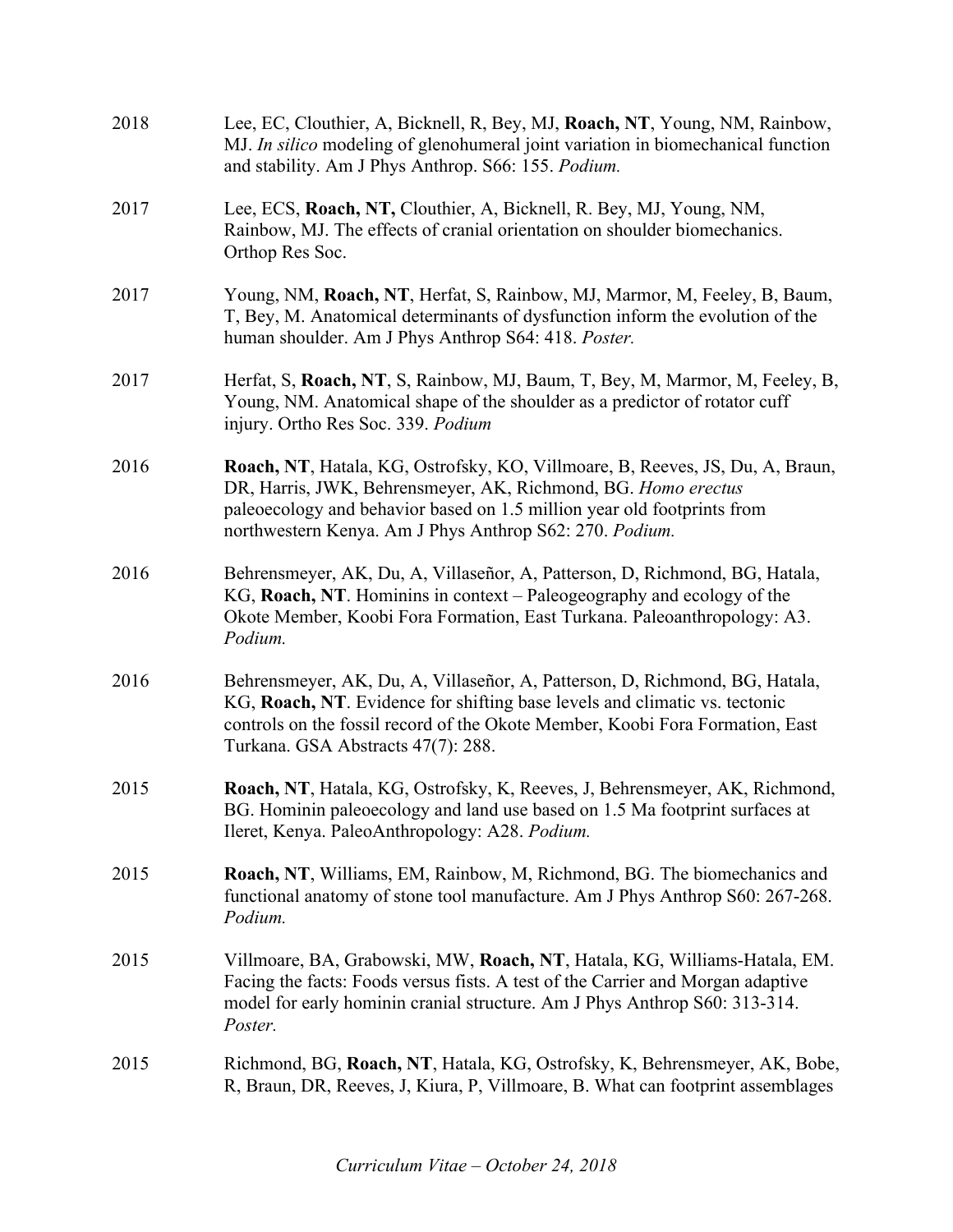|      | tell us about early hominin habitat preferences and social behavior? Am J Phys<br>Anthrop S60: 266-267. Podium.                                                                                                                                                                                                     |
|------|---------------------------------------------------------------------------------------------------------------------------------------------------------------------------------------------------------------------------------------------------------------------------------------------------------------------|
| 2015 | Hatala, KG, Roach, NT, Ostrofsky, K, Richmond, BG. Earliest direct evidence of<br>modern human-like foot function from 1.5 Ma hominin footprints at Ileret, Kenya.<br>Am J Phys Anthrop S60: 160. Podium.                                                                                                           |
| 2014 | Roach, NT, Williams, EM, Richmond, BG. Force production during stone tool<br>knapping. PaleoAnthropology: A21. Podium.                                                                                                                                                                                              |
| 2014 | Roach, NT. Throwing and the reconstruction of the Homo erectus shoulder. Am J<br>Phys Anthrop S58: 222. Poster.                                                                                                                                                                                                     |
| 2014 | Richmond BG, Hatala KG, Behrensmeyer AK, Bobe R, Braun DR, Dingwall HL,<br>Green DJ, Kiura P, Ostrofsky K, Roach NT, Villmoare BA, Wunderlich RE,<br>Harris JWK. Hominin size, behavior, and ecology based on 1.5-million-year-old<br>footprint assemblages from Ileret, Kenya. Am J Phys Anthrop S58: 221. Podium. |
| 2013 | Roach, NT, Lieberman, DE. The biomechanics of power generation during<br>human high-speed throwing. Am J Phys Anthrop S56: 233. Podium.                                                                                                                                                                             |
| 2012 | Roach, NT, Lieberman, DE. Derived anatomy of the shoulder and wrist enable<br>throwing ability in <i>Homo</i> . Am J Phys Anthrop S54: 250. Podium.<br>*Aleš Hrdlička & Anatomy in Anthropology student prizes                                                                                                      |
| 2011 | Roach, NT, Lieberman, DE, Gill IV, TJ, Gill III, TJ, Palmer, WE. The effect of<br>humeral torsion on shoulder range-of-motion and throwing performance. Am J<br>Phys Anthrop S52: 254. Podium.                                                                                                                      |
| 2010 | Roach, NT, Venkadesan, M. High-speed throwing in humans requires elastic<br>energy storage at the shoulder. Am J Phys Anthrop S50: 198-199. Podium.                                                                                                                                                                 |
| 2009 | Roach, NT, Carmody, R, Reiches, M, McRae, E, Georgiev, A. Interpreting<br>Hominin Variability: A test of the Template Method. Am J Phys Anthrop S48:<br>222. Podium.                                                                                                                                                |
| 2008 | <b>Roach, NT, Roebuck, P. Lieberman, DE. The Evolution of Throwing: Improving</b><br>Performance through Kinematic Optimization. Am J Phys Anthrop S46: 140-141.<br>Podium.                                                                                                                                         |
| 2007 | Tryon, C., Roach, N.T., Logan, A. Connecting the Dots: New Middle Stone Age<br>sites from an unstudied region of the northern Kenyan Rift Valley.<br>PaleoAnthropology: A33. Poster.                                                                                                                                |

# **TEACHING**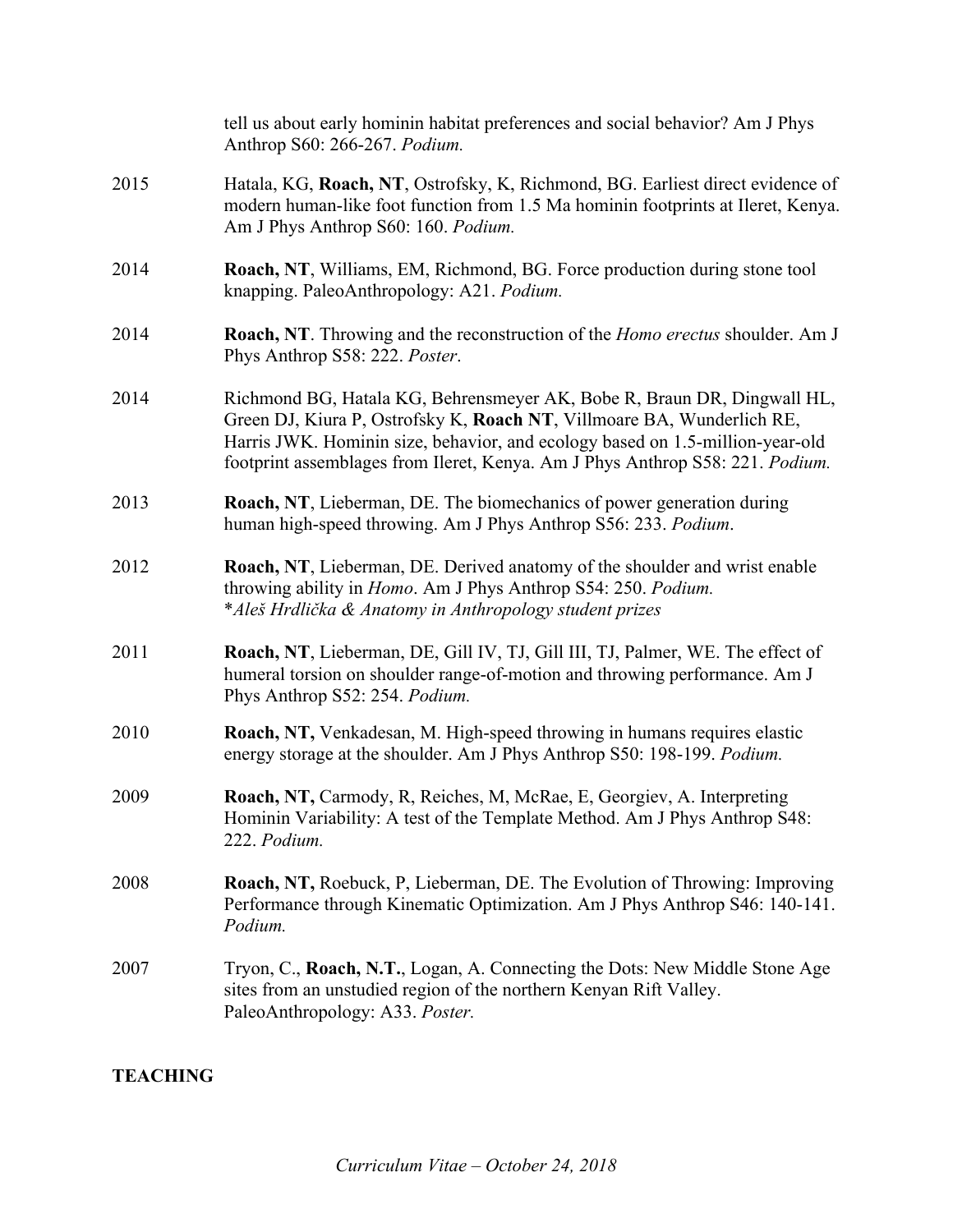- **Current Courses:** Building the Human Body (HEB1480); Human Evolutionary Anatomy (HEB1420); Research in Comparative Biomechanics (HEB1210)
- **Expertise in**: Human Evolution, Hominin Paleoecology, Anatomy, Physiology, Biomechanics, Hominin Diet and Energetics, Experimental methods, Human adaptation
- **Awards (Harvard College):** Human Evolutionary Anatomy (2), Human Evolution through Developmental Change (2), Evolutionary Anatomy and Physiology (2), Human Evolution and the Human Body (2), Human Evolution (1)

### **SERVICE**

| Present | Ad hoc review - <i>African Archaeological Review</i> , Agence Nationale de la<br>Recherche (France), American J Physical Anthropology, Anatomical Record,<br>eLife, Ethnoarchaeology, J Anatomy, J of Human Biology, J Human Evolution,<br>Leakey Foundation, Nature, PLoS One, PNAS, Scientific Reports, Quaternary<br><b>Science Reviews</b> |
|---------|------------------------------------------------------------------------------------------------------------------------------------------------------------------------------------------------------------------------------------------------------------------------------------------------------------------------------------------------|
| Present | First generation student mentor, Harvard College                                                                                                                                                                                                                                                                                               |
| 2009-16 | Undergraduate academic advisor, Harvard College (25+ students ranging from<br>those on academic probation to a Rhodes scholar)                                                                                                                                                                                                                 |
| 2016    | PhD thesis examiner, Australian National University (Ellen Feuerriegel)                                                                                                                                                                                                                                                                        |
| 2014-15 | CASHP journal club moderator, The George Washington University                                                                                                                                                                                                                                                                                 |
| 2011    | Session chair, AAPA annual meetings                                                                                                                                                                                                                                                                                                            |
| 2009    | Graduate representative to the HEB faculty, Harvard University                                                                                                                                                                                                                                                                                 |

### **PUBLIC OUTREACH**

| 2018 | Commentary on BC terminal Pleistocene trackways – Science News, Fox News,<br>CNN, Newsmax                                                                                  |
|------|----------------------------------------------------------------------------------------------------------------------------------------------------------------------------|
| 2016 | News coverage of footprint publications (covered by 24 media outlets, including<br>Science Daily, Das Spiegel, MSN News)                                                   |
| 2016 | Commentary on new Laetoli prints – Nature News                                                                                                                             |
| 2015 | News coverage of last common ancestor PNAS paper (covered by 34 media<br>outlets, including BBC, Nature News, SF Chronicle, Washington Post, Christian<br>Science Monitor) |